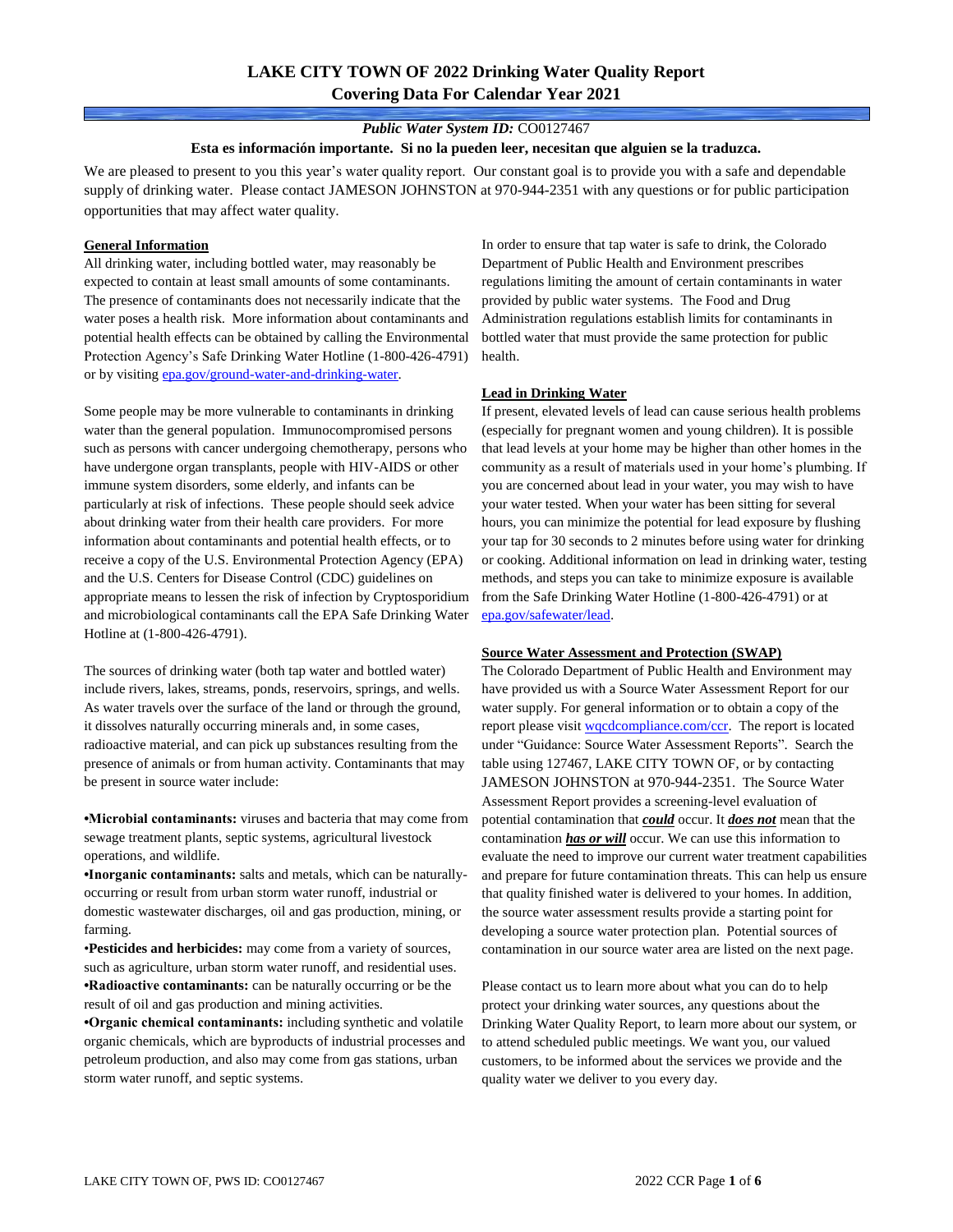## **Our Water Sources**

| <b>Sources (Water Type - Source Type)</b>                                                | <b>Potential Source(s) of Contamination</b>                                                                                                                                                                                                                                              |
|------------------------------------------------------------------------------------------|------------------------------------------------------------------------------------------------------------------------------------------------------------------------------------------------------------------------------------------------------------------------------------------|
| <b>BLUFF STREET WELL (Groundwater-Well)</b><br><b>BALL FIELD WELL (Groundwater-Well)</b> | Permitted Wastewater Discharge Sites, Aboveground,<br>Underground and Leaking Storage Tank Sites, Other Facilities,<br>Commercial/Industrial/Transportation, High Intensity<br>Residential, Low Intensity Residential, Deciduous Forest,<br>Evergreen Forest, Septic Systems, Road Miles |

## **Terms and Abbreviations**

- **Maximum Contaminant Level (MCL)** − The highest level of a contaminant allowed in drinking water.
- **Treatment Technique (TT)** − A required process intended to reduce the level of a contaminant in drinking water.
- **Health-Based** − A violation of either a MCL or TT.
- **Non-Health-Based** − A violation that is not a MCL or TT.
- **Action Level (AL)** − The concentration of a contaminant which, if exceeded, triggers treatment and other regulatory requirements.
- **Maximum Residual Disinfectant Level (MRDL)** − The highest level of a disinfectant allowed in drinking water. There is convincing evidence that addition of a disinfectant is necessary for control of microbial contaminants.
- **Maximum Contaminant Level Goal (MCLG)** − The level of a contaminant in drinking water below which there is no known or expected risk to health. MCLGs allow for a margin of safety.
- **Maximum Residual Disinfectant Level Goal (MRDLG)** − The level of a drinking water disinfectant, below which there is no known or expected risk to health. MRDLGs do not reflect the benefits of the use of disinfectants to control microbial contaminants.
- **Violation (No Abbreviation)** − Failure to meet a Colorado Primary Drinking Water Regulation.
- **Formal Enforcement Action (No Abbreviation)** − Escalated action taken by the State (due to the risk to public health, or number or severity of violations) to bring a non-compliant water system back into compliance.
- **Variance and Exemptions (V/E)** − Department permission not to meet a MCL or treatment technique under certain conditions.
- **Gross Alpha (No Abbreviation)** − Gross alpha particle activity compliance value. It includes radium-226, but excludes radon 222, and uranium.
- **Picocuries per liter (pCi/L)** − Measure of the radioactivity in water.
- **Nephelometric Turbidity Unit (NTU)** − Measure of the clarity or cloudiness of water. Turbidity in excess of 5 NTU is just noticeable to the typical person.
- **Compliance Value (No Abbreviation)** Single or calculated value used to determine if regulatory contaminant level (e.g. MCL) is met. Examples of calculated values are the 90<sup>th</sup> Percentile, Running Annual Average (RAA) and Locational Running Annual Average (LRAA).
- **Average (x-bar)** − Typical value.
- **Range (R)**  $-$  Lowest value to the highest value.
- **Sample Size (n)** − Number or count of values (i.e. number of water samples collected).
- **Parts per million = Milligrams per liter (ppm = mg/L)** − One part per million corresponds to one minute in two years or a single penny in \$10,000.
- **Parts per billion = Micrograms per liter (ppb = ug/L)** − One part per billion corresponds to one minute in 2,000 years, or a single penny in \$10,000,000.
- **Not Applicable (N/A)** Does not apply or not available.
- **Level 1 Assessment** A study of the water system to identify potential problems and determine (if possible) why total coliform bacteria have been found in our water system.
- **Level 2 Assessment** A very detailed study of the water system to identify potential problems and determine (if possible) why an E. coli MCL violation has occurred and/or why total coliform bacteria have been found in our water system on multiple occasions.

## **Detected Contaminants**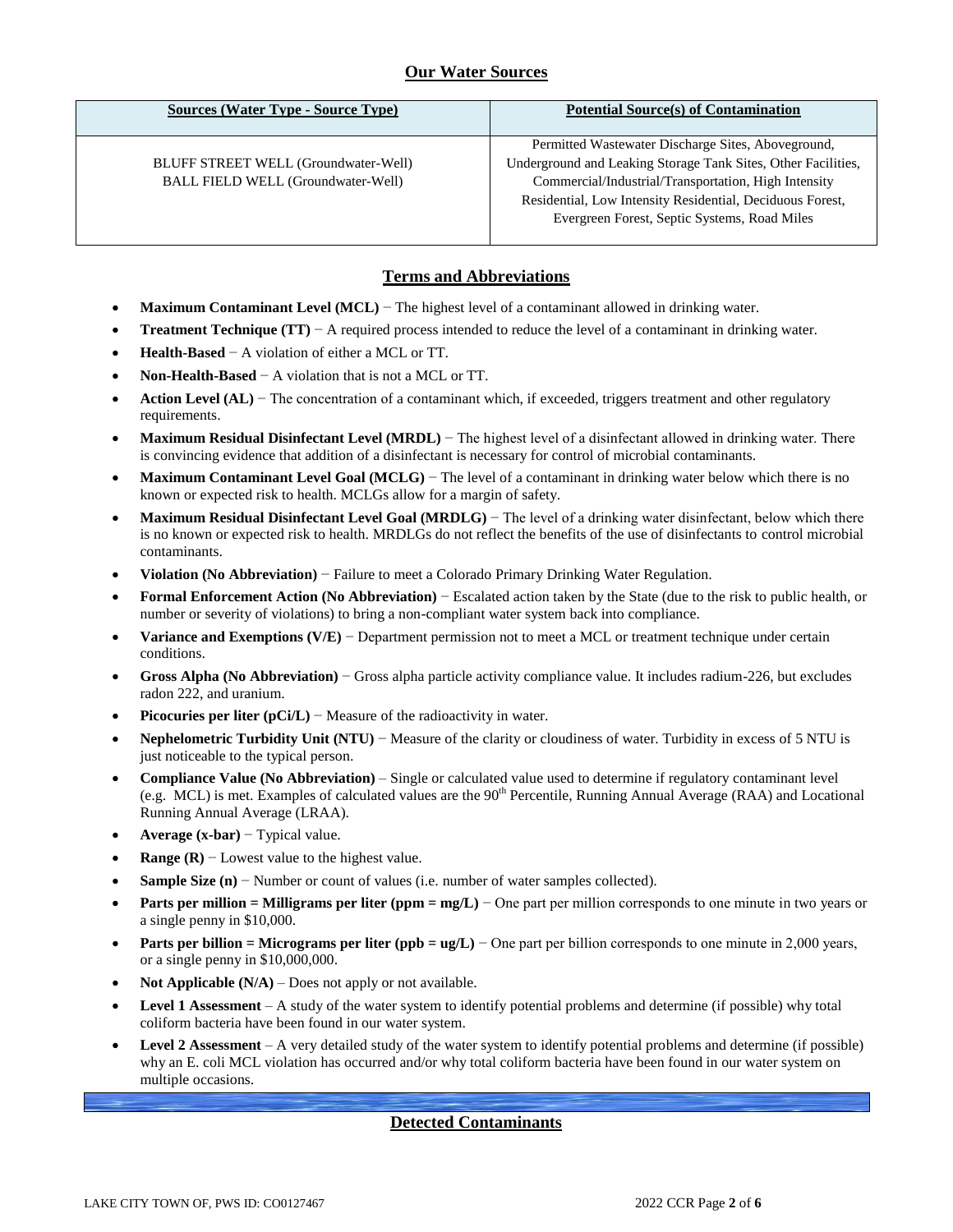LAKE CITY TOWN OF routinely monitors for contaminants in your drinking water according to Federal and State laws. The following table(s) show all detections found in the period of January 1 to December 31, 2021 unless otherwise noted. The State of Colorado requires us to monitor for certain contaminants less than once per year because the concentrations of these contaminants are not expected to vary significantly from year to year, or the system is not considered vulnerable to this type of contamination. Therefore, some of our data, though representative, may be more than one year old. Violations and Formal Enforcement Actions, if any, are reported in the next section of this report.

**Note:** Only detected contaminants sampled within the last 5 years appear in this report. If no tables appear in this section then no contaminants were detected in the last round of monitoring.

| Disinfectants Sampled in the Distribution System<br><b>TT Requirement</b> : At least 95% of samples per period (month or quarter) must be at least 0.2 ppm <b>OR</b><br>If sample size is less than 40 no more than 1 sample is below 0.2 ppm<br><b>Typical Sources:</b> Water additive used to control microbes |                    |                                                                     |                                                |                              |                 |             |  |
|------------------------------------------------------------------------------------------------------------------------------------------------------------------------------------------------------------------------------------------------------------------------------------------------------------------|--------------------|---------------------------------------------------------------------|------------------------------------------------|------------------------------|-----------------|-------------|--|
| <b>Disinfectant</b><br><b>Name</b>                                                                                                                                                                                                                                                                               | <b>Time Period</b> | <b>Results</b>                                                      | <b>Number of Samples</b><br><b>Below Level</b> | <b>Sample</b><br><b>Size</b> | TT<br>Violation | <b>MRDL</b> |  |
| Chlorine                                                                                                                                                                                                                                                                                                         | December, 2021     | Lowest period percentage of samples<br>meeting TT requirement: 100% | 0                                              |                              | N <sub>0</sub>  | $4.0$ ppm   |  |

|                            | Lead and Copper Sampled in the Distribution System |                                |                              |                           |                                      |                                              |                                                           |                                                                               |  |  |
|----------------------------|----------------------------------------------------|--------------------------------|------------------------------|---------------------------|--------------------------------------|----------------------------------------------|-----------------------------------------------------------|-------------------------------------------------------------------------------|--|--|
| Contaminant<br><b>Name</b> | <b>Time</b><br>Period                              | 90 <sup>th</sup><br>Percentile | <b>Sample</b><br><b>Size</b> | Unit of<br><b>Measure</b> | 90 <sup>th</sup><br>Percentile<br>AL | <b>Sample</b><br><b>Sites</b><br>Above<br>AL | 90 <sup>th</sup><br>Percentile<br>AL<br><b>Exceedance</b> | <b>Typical Sources</b>                                                        |  |  |
| Copper                     | 05/18/2021<br>to<br>05/19/2021                     | 0.64                           | 20                           | ppm                       | $\overline{1.3}$                     | $\overline{0}$                               | N <sub>o</sub>                                            | Corrosion of<br>household plumbing<br>systems; Erosion of<br>natural deposits |  |  |
| Lead                       | 08/16/2021<br>to<br>08/17/2021                     | 1.8                            | 20                           | ppb                       | 15                                   | $\theta$                                     | No                                                        | Corrosion of<br>household plumbing<br>systems; Erosion of<br>natural deposits |  |  |
| Copper                     | 08/16/2021<br>to<br>08/17/2021                     | 0.67                           | 20                           | ppm                       | 1.3                                  | $\Omega$                                     | N <sub>o</sub>                                            | Corrosion of<br>household plumbing<br>systems; Erosion of<br>natural deposits |  |  |
| Lead                       | 05/18/2021<br>to<br>05/19/2021                     | 5.3                            | 20                           | ppb                       | 15                                   | $\mathbf{1}$                                 | No                                                        | Corrosion of<br>household plumbing<br>systems; Erosion of<br>natural deposits |  |  |

### **Disinfection Byproducts Sampled in the Distribution System**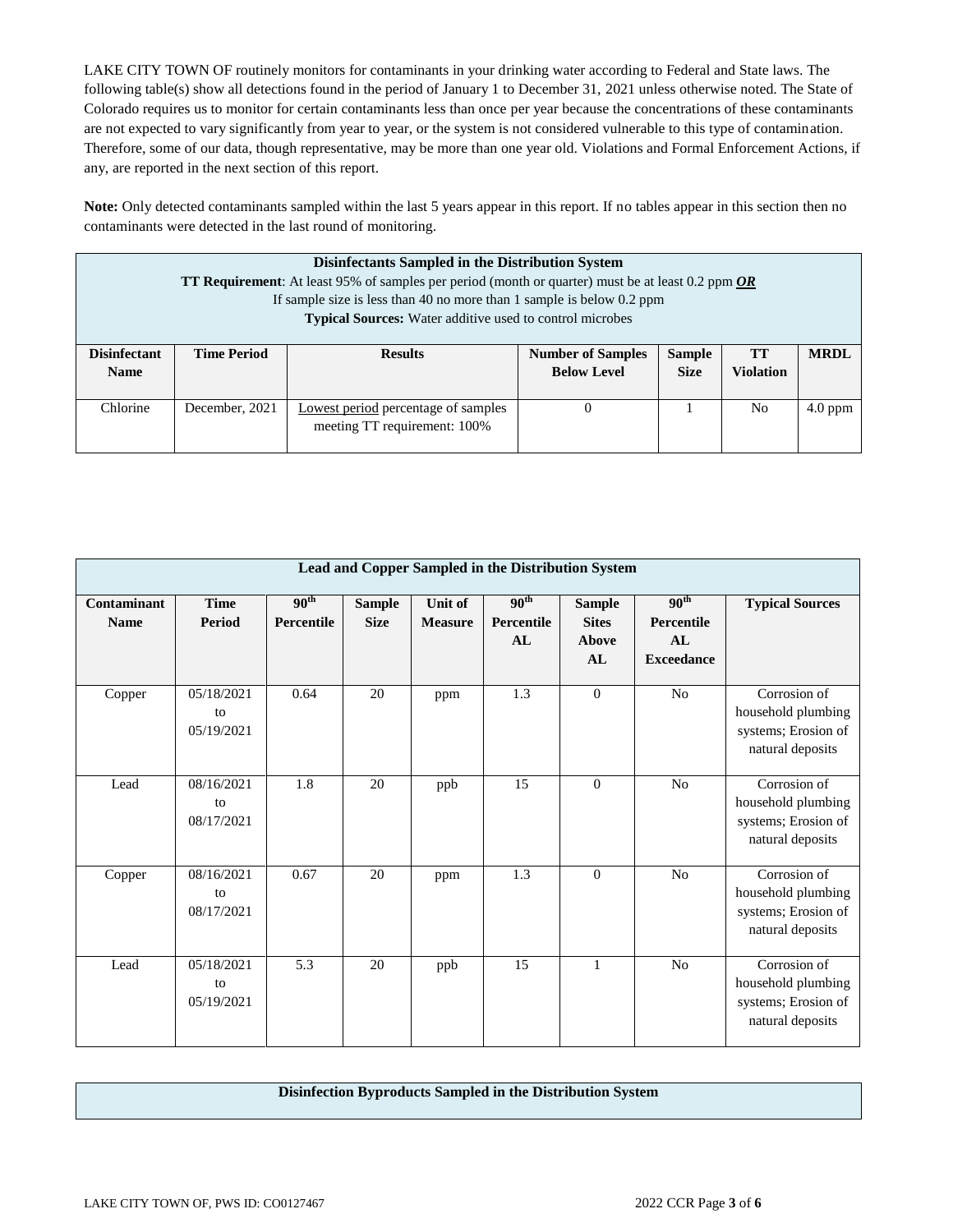| <b>Name</b>                            | Year | Average | Range<br>$Low - High$ | <b>Sample</b><br><b>Size</b> | Unit of<br><b>Measure</b> | <b>MCL</b> | <b>MCLG</b> | <b>MCL</b><br><b>Violation</b> | <b>Typical Sources</b>                      |
|----------------------------------------|------|---------|-----------------------|------------------------------|---------------------------|------------|-------------|--------------------------------|---------------------------------------------|
| Total<br>Trihalome<br>thanes<br>(TTHM) | 2021 | റ<br>∠  | $2$ to $2$            |                              | ppb                       | 80         | N/A         | No                             | Byproduct of drinking<br>water disinfection |

| Inorganic Contaminants Sampled at the Entry Point to the Distribution System |      |                  |                       |                              |                           |                |                |                                |                                                                                                                                                             |
|------------------------------------------------------------------------------|------|------------------|-----------------------|------------------------------|---------------------------|----------------|----------------|--------------------------------|-------------------------------------------------------------------------------------------------------------------------------------------------------------|
| Contaminant<br><b>Name</b>                                                   | Year | Average          | Range<br>$Low - High$ | <b>Sample</b><br><b>Size</b> | Unit of<br><b>Measure</b> | $\bf MCL$      | <b>MCLG</b>    | <b>MCL</b><br><b>Violation</b> | <b>Typical Sources</b>                                                                                                                                      |
| Antimony                                                                     | 2021 | 1.04             | 0.99 to 1.1           | $\mathbf{2}$                 | ppb                       | 6              | 6              | N <sub>o</sub>                 | Discharge from<br>petroleum<br>refineries; fire<br>retardants;<br>ceramics;<br>electronics; solder                                                          |
| Barium                                                                       | 2021 | 0.05             | $0.05$ to $0.06$      | $\mathbf{2}$                 | ppm                       | $\overline{2}$ | $\overline{2}$ | N <sub>o</sub>                 | Discharge of<br>drilling wastes;<br>discharge from<br>metal refineries;<br>erosion of natural<br>deposits                                                   |
| Cadmium                                                                      | 2021 | 0.65             | $0$ to $1.3$          | $\overline{2}$               | ppb                       | $\overline{5}$ | $\overline{5}$ | $\overline{No}$                | Corrosion of<br>galvanized pipes;<br>erosion of natural<br>deposits; discharge<br>from metal<br>refineries; runoff<br>from waste<br>batteries and<br>paints |
| Fluoride                                                                     | 2021 | 0.12             | $0.1$ to $0.13$       | $\overline{2}$               | ppm                       | $\overline{4}$ | $\overline{4}$ | $\overline{No}$                | Erosion of natural<br>deposits; water<br>additive which<br>promotes strong<br>teeth; discharge<br>from fertilizer and<br>aluminum<br>factories              |
| Nitrate                                                                      | 2021 | $\overline{0.1}$ | $0.09$ to $0.11$      | $\overline{2}$               | ppm                       | 10             | 10             | N <sub>o</sub>                 | Runoff from<br>fertilizer use;<br>leaching from                                                                                                             |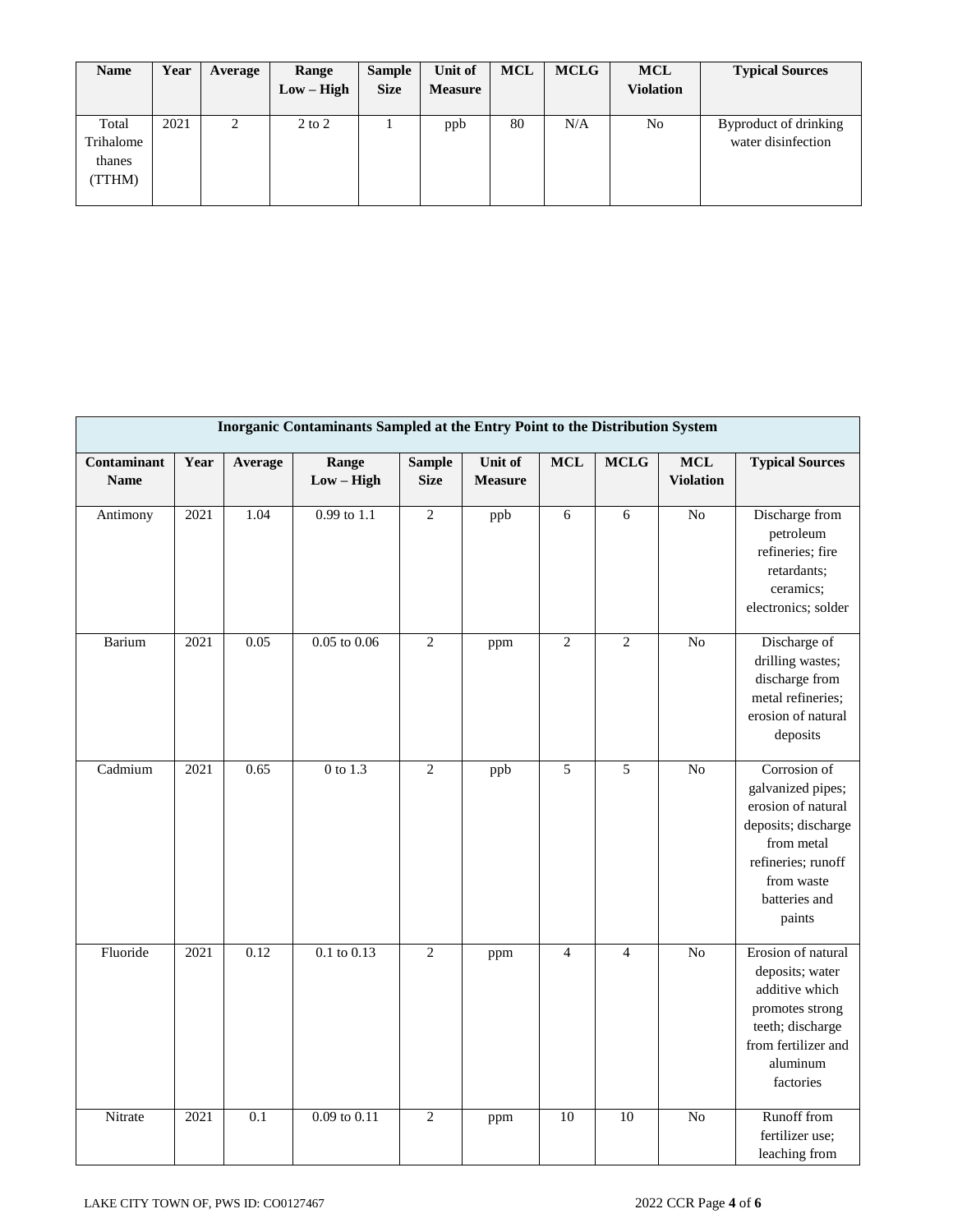| <b>Inorganic Contaminants Sampled at the Entry Point to the Distribution System</b> |      |         |                       |                              |                                  |            |             |                                |                                                                                                            |
|-------------------------------------------------------------------------------------|------|---------|-----------------------|------------------------------|----------------------------------|------------|-------------|--------------------------------|------------------------------------------------------------------------------------------------------------|
| Contaminant<br><b>Name</b>                                                          | Year | Average | Range<br>$Low - High$ | <b>Sample</b><br><b>Size</b> | <b>Unit of</b><br><b>Measure</b> | <b>MCL</b> | <b>MCLG</b> | <b>MCL</b><br><b>Violation</b> | <b>Typical Sources</b>                                                                                     |
|                                                                                     |      |         |                       |                              |                                  |            |             |                                | septic tanks,<br>sewage; erosion of<br>natural deposits                                                    |
| Nitrate-Nitrite                                                                     | 2021 | 0.09    | $0.09$ to $0.09$      |                              | ppm                              | 10         | 10          | N <sub>o</sub>                 | Runoff from<br>fertilizer use:<br>leaching from<br>septic tanks,<br>sewage; erosion of<br>natural deposits |

### **Secondary Contaminants\*\***

\*\*Secondary standards are non-enforceable guidelines for contaminants that may cause cosmetic effects (such as skin, or tooth discoloration) or aesthetic effects (such as taste, odor, or color) in drinking water.

| Contaminant<br><b>Name</b>       | Year | Average | Range<br>$Low - High$ | <b>Sample</b><br><b>Size</b> | Unit of<br><b>Measure</b> | <b>Secondary Standard</b> |
|----------------------------------|------|---------|-----------------------|------------------------------|---------------------------|---------------------------|
| Sodium                           | 2021 | 5.1     | 4.7 to 5.5            |                              | ppm                       | N/A                       |
| <b>Total Dissolved</b><br>Solids | 2019 | 174     | 174 to 174            |                              | ppm                       | 500                       |

# **Violations, Significant Deficiencies, and Formal Enforcement Actions**

| <b>Non-Health-Based Violations</b>                                                                                              |                                                                                                                                 |                           |  |  |  |  |  |
|---------------------------------------------------------------------------------------------------------------------------------|---------------------------------------------------------------------------------------------------------------------------------|---------------------------|--|--|--|--|--|
| These violations do not usually mean that there was a problem with the water quality. If there had been, we would have notified |                                                                                                                                 |                           |  |  |  |  |  |
|                                                                                                                                 | you immediately. We missed collecting a sample (water quality is unknown), we reported the sample result after the due date, or |                           |  |  |  |  |  |
|                                                                                                                                 | we did not complete a report/notice by the required date.                                                                       |                           |  |  |  |  |  |
|                                                                                                                                 |                                                                                                                                 |                           |  |  |  |  |  |
| <b>Name</b>                                                                                                                     | <b>Description</b><br><b>Time Period</b>                                                                                        |                           |  |  |  |  |  |
|                                                                                                                                 |                                                                                                                                 |                           |  |  |  |  |  |
|                                                                                                                                 |                                                                                                                                 |                           |  |  |  |  |  |
|                                                                                                                                 |                                                                                                                                 |                           |  |  |  |  |  |
| <b>CROSS CONNECTION RULE</b>                                                                                                    | <b>FAILURE TO MEET CROSS</b>                                                                                                    | $03/09/2021 - 04/29/2021$ |  |  |  |  |  |

BACKFLOW PREVENTION REQUIREMENTS - M613